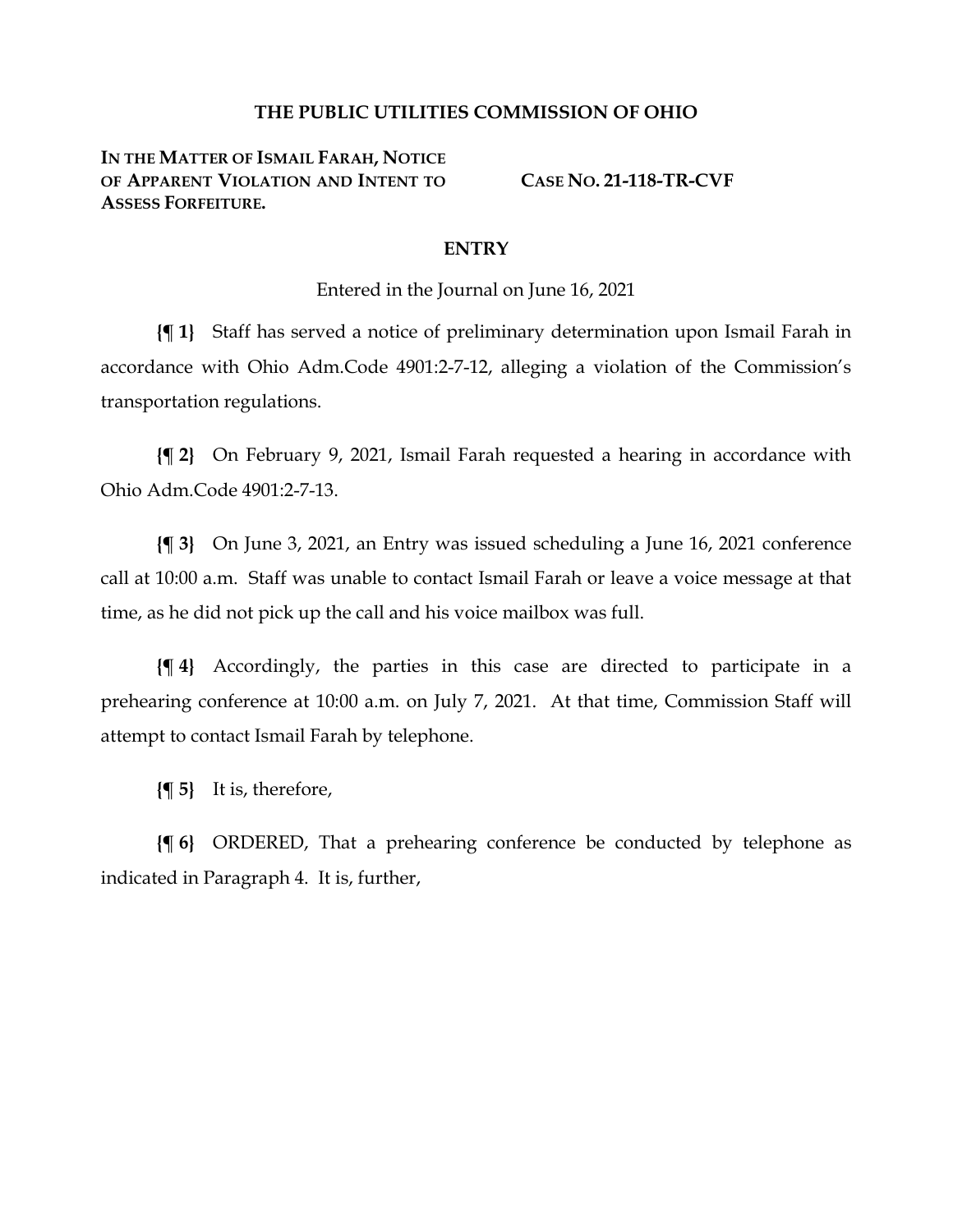**{¶ 7}** ORDERED, That a copy of this Entry be served upon all parties of record.

## THE PUBLIC UTILITIES COMMISSION OF OHIO

*/s/James M. Lynn*

By: James M. Lynn Attorney Examiner

NJW/hac